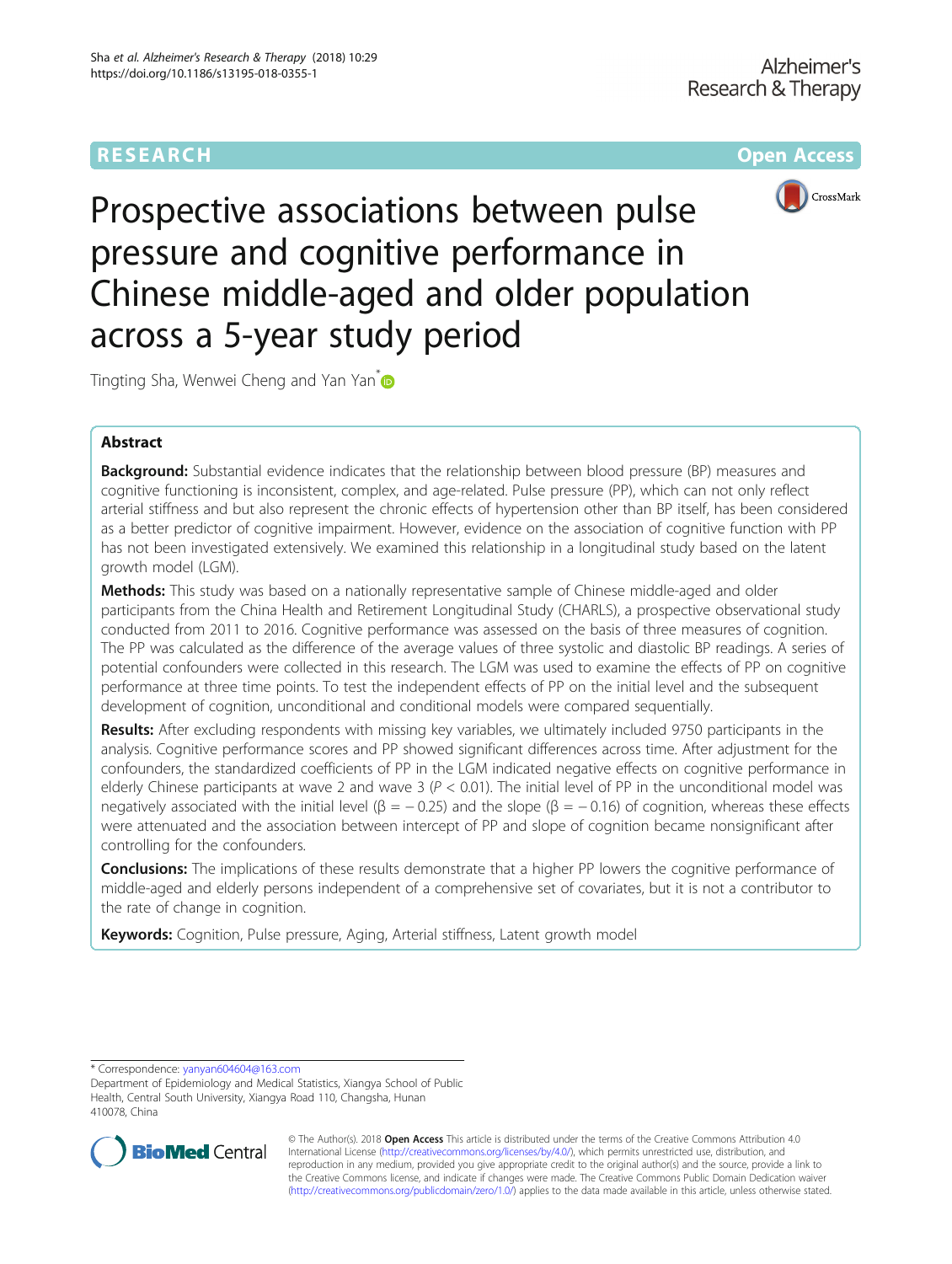## Background

According to the World Health Organization, the population aged 60 years and older worldwide is expected to reach more than 2 billion, and the population aged 80 years or older will be quadrupled to 395 million by 2050 [[1\]](#page-9-0). With this rapid global expansion of the aging population, the prevalence of age-related diseases is increasing quickly [[2,](#page-9-0) [3](#page-9-0)]. Cognitive dysfunction, such as dementia and cognitive impairment, is one of the most challenging diseases and is a leading cause of disability and physical limitations, resulting in a heavy psychosocial and economic burden on both families and society as a whole [[4](#page-9-0)]. China, one of the most rapidly aging societies in Asia [\[5](#page-9-0)], has 7.4 million elderly people living with dementia, and the prevalence of dementia is expected to increase to about 18 million by 2030 if no preventive measures are adopted [\[6](#page-9-0)].

Substantial evidence indicates that the relationship between blood pressure (BP) measures and cognitive functioning is inconsistent, complex, and age-related. Studies have repeatedly shown that midlife vascular risk factors, such as elevated BP, are regarded as strong, consistent risk factors for age-related dementia or cognitive decline in late life  $[7-10]$  $[7-10]$  $[7-10]$  $[7-10]$  $[7-10]$ , but the association between late-life BP and late-life cognition remains contradictory [\[7,](#page-9-0) [11](#page-9-0)–[14](#page-9-0)]. Although systolic blood pressure (SBP) increases with advancing age, diastolic blood pressure (DBP) decreases typically, which causes elevated pulse pressure (PP) [[15](#page-9-0)]. Moreover, PP combines information about SBP and DBP (calculated as the difference between them), which can not only reflect arterial stiffness partly but also potentially represent the chronic effects of hypertension other than BP itself; is more important than traditional BP measures in age-related cognitive decline; and is considered as a better predictor of cognitive impairment than BP [\[16](#page-9-0)–[20](#page-9-0)].

Although accumulated evidence shows that PP has a steep age-related increase and is associated with a series of cardiovascular events in older adults [\[16,](#page-9-0) [21,](#page-9-0) [22](#page-9-0)], evidence on the association of cognitive function with PP has not been investigated extensively. McFall et al. suggested that PP is associated with poor memory tests in elderly adults [[17](#page-9-0)]. Qiu et al. [[23\]](#page-9-0) and Wang et al. [[24\]](#page-9-0) reported that when they took confounders into account, they found a U-shaped relationship between PP levels and cognitive decline in stroke patients. In contrast, after adjustment for related covariates, other researchers suggested that the correlations between PP and episodic memory were no longer significant [[25,](#page-9-0) [26\]](#page-9-0).

The latent growth model (LGM) is an advanced analytical method that can create random intercepts and slopes to depict the different trajectories over time for each case in a sample [[27](#page-9-0)]. With this model, within-subject variations are allowed at the first level (owing to intraindividual change across time), whereas between-subject variations are estimated at the second level (owing to interindividual differences) [\[28](#page-9-0)]. Different from traditional regression models, LGM not only can model intraindividual and interindividual changes by using latent variables but also permits exploration of the antecedents and consequences of change [\[29\]](#page-9-0).

Because the relationship between PP and cognitive performance is still to some extent inconsistent, we examined this relationship using the LGM in a 5-year follow-up of a nationally representative middle-aged and older Chinese population. The use of the LGM was specified to address the following three questions: (1) Is the initial level of PP associated with cognitive performance among the middle-aged and older Chinese population? (2) Can PP elevation with advancing age magnify the influence of cognitive change? (3) How are these relationships influenced by cardiovascular risk factors such as hypertension, diabetes, and smoking? Understanding the effect of PP on age-related cognitive decline may shed light on preventive strategies.

#### Methods

## Data and sample

This study was based on nationwide data derived from the China Health and Retirement Longitudinal Study (CHARLS), a population-based survey conducted by the National School of Development of Peking University, which aimed to provide a high-quality public database with a wide range of information to facilitate the needs of scientific and policy researchers on aging-related issues. A multistage probability sampling design and a probability proportional sampling technique were adopted in the baseline survey to ensure a representative sample. Details of the sampling procedure and a description of the CHARLS are available elsewhere [\[30\]](#page-9-0). Briefly, the threewave surveys of residents aged 45 years or older and their spouses living in China (including 28 provinces, municipal cities, and autonomous regions) were first conducted through face-to-face computer-assisted personal interviewing in June 2011, and these participants were followed every 2 years. The national baseline survey was conducted with 17,708 individual participants (with a response rate of 80.5% at the household level) in 2011–2012. Among the study participants, 13,978 individuals (78.9%) provided anthropometric and physical performance measures. In this group, blood samples were collected from 11,847 individuals, a response rate of 67%. In the second wave, 15,788 of these individuals were successfully reinterviewed in 2013–2014, with follow-up in 2015–2016 ( $n = 15,331$ ). After excluding the missing anthropometric data and blood samples at baseline ( $n = 5906$ ) and the samples with missing data of cognitive performance and BP ( $n = 2052$ ), a subset of 9750 participants were included in the final analysis, with age ranging from 45 to 98 years. The final dataset can be aqcuired in the Additional file [1](#page-8-0).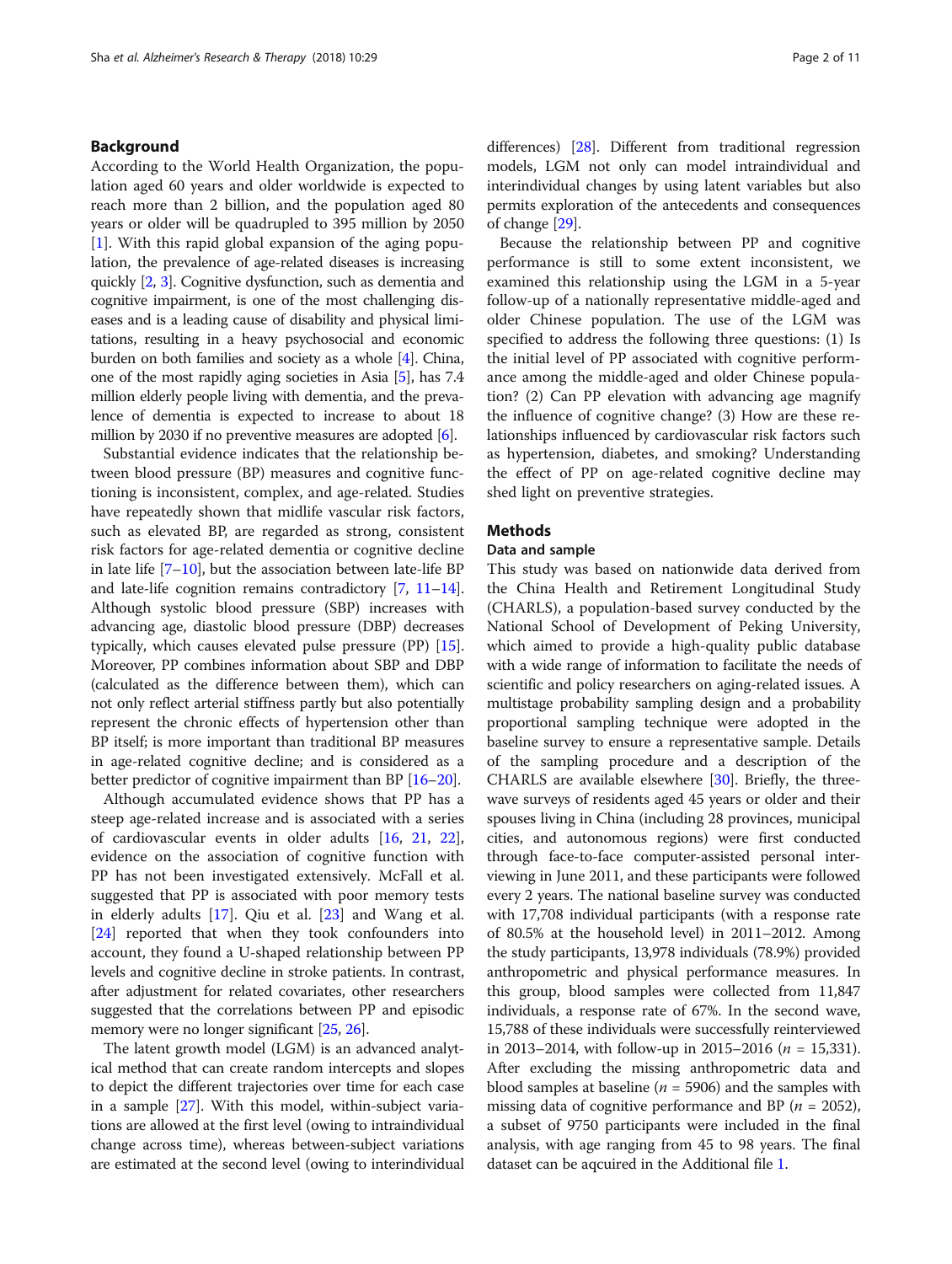## Measurement

## Assessment of cognitive performance

Similarly to the cognitive measurements used in the American Health and Retirement Study, we relied on three composite measures of cognitive functioning in this study:

- 1. Telephone Interview for Cognitive Status (TICS): TICS reflects the mental status of cognition and involves ten questions, including recalling today's date (month, day, year), the day of the week and season of the year, and serial 7 subtraction from 100 (up to five times). This dimension score is calculated on the number of correct answers, ranging from 0 to 10.
- 2. Word recall: The second measure of cognition relies on word recall of ten words, mainly testing episodic memory of cognition. After the interviewer reads a list of ten Chinese words, the participant is asked to repeat the words in any order immediately. About 4 minutes later, the respondent is asked to recall the list of words again. The word recall score is based on the average of the number of correct answers, ranging from 0 to 10.
- 3. Drawing a figure successfully: The third cognitive measure is a test of the ability to draw a picture of two overlapping pentagons. Respondents who successfully reduce the picture receive a score of 1, and those who fail to do so receive a score of 0. This is an overall measure of the respondent's cognitive function.

We used the sum of all three of the above measures to represent the respondent's cognitive status as a whole, with scores ranging from 0 to 21.

## Assessment of pulse pressure

Resting SBP and DBP were measured by trained nurses at the left brachial artery with the participant in a sitting position. Then BP was remeasured three times with a 45-second interval between each investigated wave. The average of the three SBP and DBP values was obtained to represent the BP estimates. The PP was calculated as SBP − DBP.

## Assessment of covariates

Analysis of previous studies showed that potential confounders at baseline requiring adjustment were sociodemographic factors, lifestyle and health behaviors, doctors' diagnoses of chronic diseases, and a series of blood indices. The depressive symptoms of the respondents were evaluated using the ten-item Center for Epidemiologic Studies Depression Scale short form. This scale has been viewed as a valid and reliable instrument for assessment of depression in China [\[31\]](#page-9-0). Each item was scored on a 4-

point Likert scale, with a total possible score of 30. Activities of daily living (ADL) were assessed using five types of instrumental activities of daily living (IADL) and six types of ADL, including bathing, dressing, eating, indoor transferring, toileting, and continence, with answers varying from "no difficulty" to "much difficulty" and scores ranging from 0 to 3. The sociodemographic factors included age, weight, height, sex, hukou status (Hukou is the registration system in China created in 1955 to restrict internal population movement, especially rural-to-urban migration, divided Chinese into two categories: agricultural hukou (rural hukou) and non‐agricultural hukou (urban hukou). The hukou status is according to parental hukou status, irrespective of child's birthplace.), marital status, health status before age 16, and education level. The lifestyle behaviors included smoking and alcohol use. Doctors' diagnoses of chronic diseases reported were hypertension, psychiatric problems, memory-related disease, and stroke. The blood samples were collected by trained nurses with 8-ml samples of fasting blood and were tested within 1–2 h by professional doctors from township hospitals or the local China Center for Disease Control and Prevention. Blood measurements included glucose, glycosylated hemoglobin, and total cholesterol. The definitions of variables are summarized in Table [1](#page-3-0).

## Data analysis

#### Descriptive statistics

Two-sample  $t$  tests and Pearson's chi-square tests were used to examine differences in the missing data group and the nonmissing group. Spearman's coefficients were used to test the correlations between cognitive performance and PP at three waves. One-way repeated measures analysis of variance (ANOVA) was applied to assess the changes of frequency of cognitive scores and PP in 2011, 2013, and 2015 for different age and sex groups. Then one-way ANOVA was used to compare the differences within age or sex groups.

#### Latent growth model

LGMs were used to examine the trajectories of changes in cognitive performance and PP. The trajectory of change in cognition across time was modeled with two latent variables: one been latent intercept growth factor, which represented the initial status of the cognition, and the other being the latent slope growth factor, which reflected the rate of change in cognition. Given the three waves of data, the growth trajectory of variable was modeled with a specified linear LGM. First, an initial LGM was applied to establish a model reflecting the change of cognitive performance over time with timevariant PP at three time points. For the intercept factor in the initial model, the loading from the factor to each of the repeated measures is set to the fixed value of 1.0.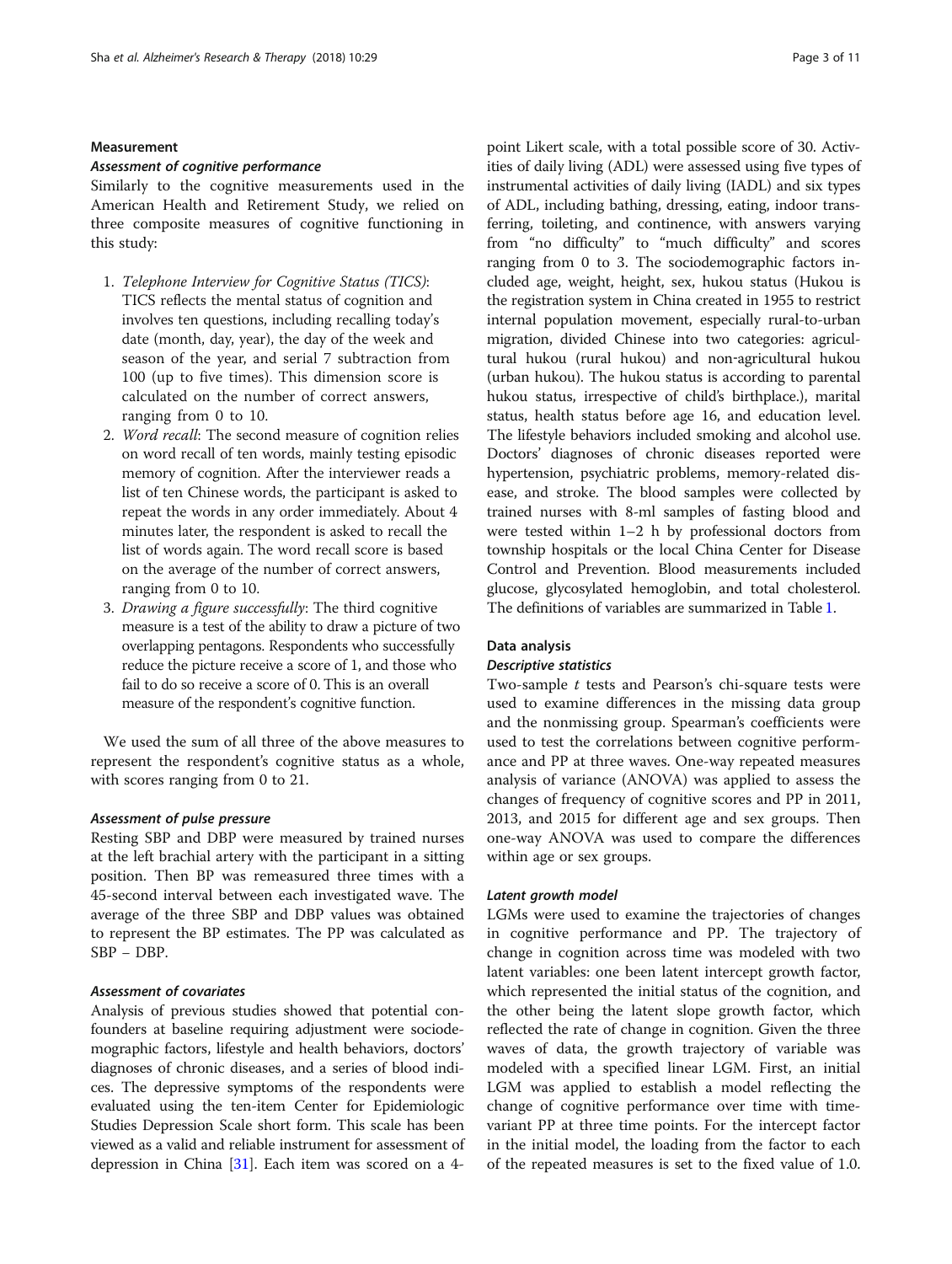<span id="page-3-0"></span>Table 1 Definitions of variables used

| Baseline<br>characteristics        | Wave                         | Definitions                                                                                                                                                                                                                        |
|------------------------------------|------------------------------|------------------------------------------------------------------------------------------------------------------------------------------------------------------------------------------------------------------------------------|
|                                    | Wave 1                       |                                                                                                                                                                                                                                    |
| Time-invariant                     | $(2011 - 2012)$              |                                                                                                                                                                                                                                    |
| Age                                |                              | Continuous                                                                                                                                                                                                                         |
| Sex                                |                              | Male = 1, female = $2$                                                                                                                                                                                                             |
| <b>BMI</b>                         |                              | Continuous                                                                                                                                                                                                                         |
| Education level                    |                              | 11 Categories: "Illiterate," "Did not<br>finish primary school but capable<br>of reading and/or writing," "Home<br>school," "Elementary school," "Middle<br>school," "High school," "Vocational<br>school," and four higher levels |
| Marital status                     |                              | Living with spouse present $= 1$ ,<br>married but not living with spouse<br>temporarily for reasons such as<br>work = 2, separated = 3, divorced = 4,<br>widowed = 5, never married = $6$                                          |
| Smoking                            |                              | $Yes = 1, no = 2$                                                                                                                                                                                                                  |
| Hukou status                       |                              | Agricultural = 1, nonagricultural = 2                                                                                                                                                                                              |
| Alcohol use                        |                              | Drink more than once per month $= 1$ ,<br>drink less than once per month $= 2$ ,<br>none of these $=$ 3                                                                                                                            |
| Living status<br>before age 16     |                              | Village = 1, city/town = 2                                                                                                                                                                                                         |
| Health status<br>before age 16     |                              | Excellent = 1, very good = 2,<br>$good = 3$ , fair = 4, poor = 5                                                                                                                                                                   |
| Hypertension                       |                              | $Yes = 1, no = 2$                                                                                                                                                                                                                  |
| Diabetes or<br>high blood sugar    |                              | $Yes = 1, no = 2$                                                                                                                                                                                                                  |
| Psychiatric<br>problems            |                              | $Yes = 1, no = 2$                                                                                                                                                                                                                  |
| Memory-<br>related disease         |                              | $Yes = 1, no = 2$                                                                                                                                                                                                                  |
| Stroke                             |                              | $Yes = 1, no = 2$                                                                                                                                                                                                                  |
| Glucose                            |                              | Continuous                                                                                                                                                                                                                         |
| Glycosylated<br>hemoglobin         |                              | Continuous                                                                                                                                                                                                                         |
| Total cholesterol                  |                              | Continuous                                                                                                                                                                                                                         |
| Time-variant                       | Waves 1-3<br>$(2011 - 2016)$ |                                                                                                                                                                                                                                    |
| Cognitive<br>performance<br>scores |                              | Continuous variable ranging<br>from $0$ to $21$                                                                                                                                                                                    |
| Pulse pressure                     |                              | Continuous                                                                                                                                                                                                                         |
| Systolic blood<br>pressure         |                              | Continuous                                                                                                                                                                                                                         |
| Diastolic blood<br>pressure        |                              | Continuous                                                                                                                                                                                                                         |
| ADL                                |                              | Continuous variable ranging<br>from 0 to 11                                                                                                                                                                                        |
| Depression                         |                              | Continuous variable ranging<br>from 0 to 30                                                                                                                                                                                        |

BMI Body mass index, Hukou is the registration system in China created in 1955 to restrict internal population movement, especially rural-to-urban migration, divided Chinese into two categories: agricultural hukou (rural hukou) and non‐agricultural hukou (urban hukou)

For the slope factor, we fixed the loading of the cognitive measures at the values of 0, 1.0, and 2.0. This model was compared against the conditional model, which was based on the initial model, controlled for a series of predictor variables (Fig. [1](#page-4-0)).

The next step is to assess the relationships of the changes in PP with changes in cognition. Two unconditional LGMs were first modeled to reflect, respectively, the changes in the trajectories of cognitive functioning and PP with no predictor variables. The values of the intercept and slope factors were set similarly to the previous model. To test the effects of PP on the initial level and subsequent development of cognition, unconditional (including no covariates or predictors) and conditional (including covariates or predictors) models were compared sequentially. In the conditional model, the intercept and slope parameters of cognition were regressed on the intercept and slope factors of PP, the index of age, sex, smoking, alcohol use, ADL, depression, fasting glucose, glycosylated hemoglobin, total cholesterol, hypertension, stroke, and other variables served as the covariates (Fig. [2](#page-4-0)).

The following indices were used to assess the goodness of model fit: chi-square statistic, Tucker-Lewis index (TLI)  $\geq$  0.95, comparative fit index (CFI)  $\geq$  0.95, standardized root mean square residual (SRMR)  $\leq$  0.50, and root mean square error of approximation (RMSEA)  $\leq$ 0.08, with 90% CI ≤ 0.08 [[32,](#page-10-0) [33\]](#page-10-0). One hypothesis in this research was that data were missing at random. Statistical analyses for LGM were conducted with robust maximum likelihood estimator, a full information maximum likelihood estimation method used to estimate the parameters on the basis of all available data that provides robust estimates in the presence of nonnormality and nonindependence of observations [[34](#page-10-0)–[36](#page-10-0)]. Auxiliary variables related to the missing mechanism were included in the analyses to further reduce estimation bias [\[37](#page-10-0)].

## Results

#### Descriptive analysis

After respondents without data derived from blood samples, anthropometric and physical performance, cognitive performance, and PP were excluded, the present study included 9750 participants in the final analysis. A total of 4717 respondents had some missing data in variables (except for cognition and PP) at three time points. Compared with the cases with complete data, cases with missing data were more likely to be older (59.06 years vs. 59.91 years,  $P < 0.01$ ); to be nonsmokers (38.5% vs. 40.6%,  $P = 0.04$ ); to drink alcoholic beverages (24.1% vs. 26.6%,  $P = 0.01$ ); to have lower cognitive performance scores (10.47 vs. 9.83,  $P < 0.01$ ); to have more difficulties in ADL (11.88 vs. 12.63,  $P < 0.01$ ); to have higher SBP, DBP, and PP (129.43 vs. 132.67, P < 0.01; 75.30 vs. 76.49,  $P < 0.01$ ; and 54.13 vs. 56.19,  $P < 0.01$ , respectively); to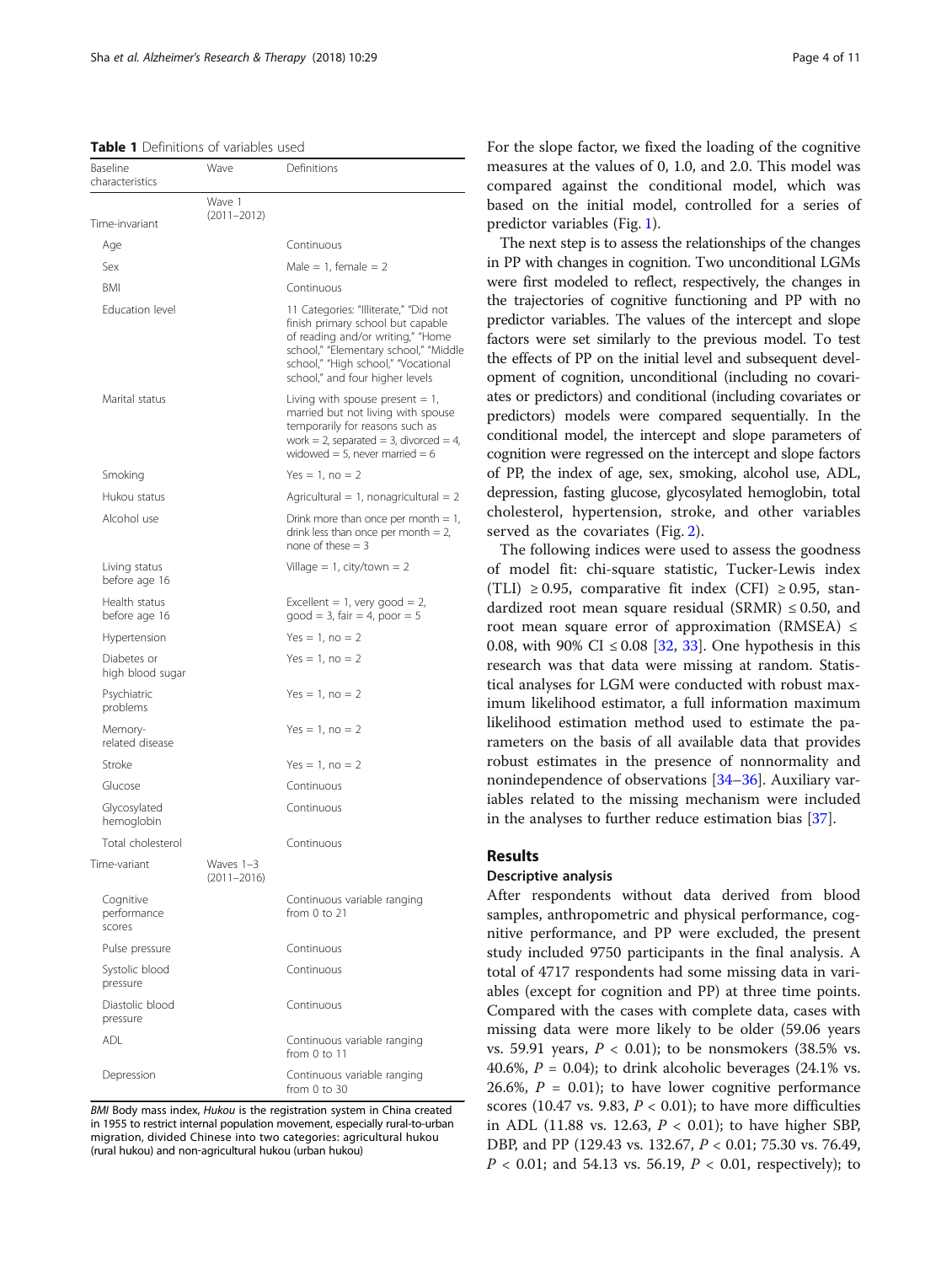<span id="page-4-0"></span>

have agricultural hukou status (81.4% vs. 85.3%, P < 0.01); and to have hypertension and/or stroke (23.7% vs. 27%,  $P < 0.01$ ; and 1.6% vs. 2.6%,  $P = 0.04$ , respectively). All variables were considered to be controlled in the subsequent analysis.

Table [2](#page-5-0) presents the correlations of cognition with PP at three waves in 2011–2016. There was a negative relationship between cognition and PP. In addition, it shows that the increase in SBP and decline in DBP were associated with poor cognitive performance. To examine this negative correlation between cognition and PP in a longitudinal study, further analyses were conducted.

Changes in cognition and PP for the total sample by age and sex group at three time points are summarized in Table [3.](#page-5-0) During the study period, the data showed curvilinear changes in both cognitive performance and PP in elderly participants, with a slight increase in 2013 and a subsequent decline in 2015. One-way repeated measures analysis suggested a significant change in cognition over time. Obviously, cognitive performance scores showed a steep age-related decrease in older adults between three time points ( $P < 0.01$ ). Males exhibited better cognitive performance than their counterparts with lower cognition across time  $(P < 0.01)$ . PP showed

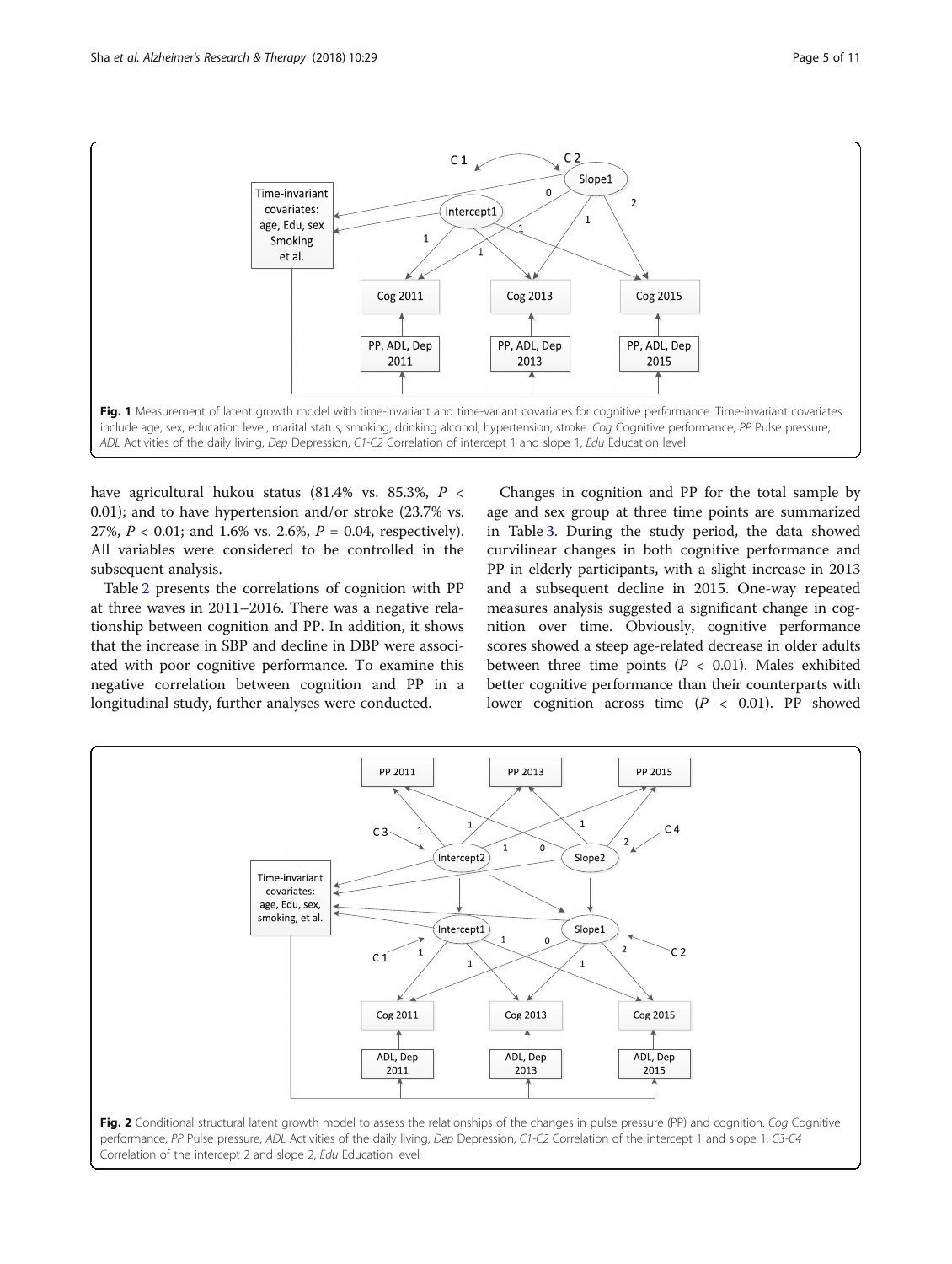<span id="page-5-0"></span>

|  |  |  |  |  |  | Table 2 Correlations of cognitive performance with pulse pressure in Chinese elderly persons at each time point during 2011-2016 |  |  |  |  |
|--|--|--|--|--|--|----------------------------------------------------------------------------------------------------------------------------------|--|--|--|--|
|--|--|--|--|--|--|----------------------------------------------------------------------------------------------------------------------------------|--|--|--|--|

|         | Cog2011               | Cog2013               | Cog2015               | PP2011               | PP2013             | PP2015               | DBP2011              | DBP2013              | DBP2015              | SBP2011              | SBP2013         | SBP2015 |
|---------|-----------------------|-----------------------|-----------------------|----------------------|--------------------|----------------------|----------------------|----------------------|----------------------|----------------------|-----------------|---------|
| Cog2011 |                       |                       |                       |                      |                    |                      |                      |                      |                      |                      |                 |         |
| Cog2013 | $0.643^{\circ}$       |                       |                       |                      |                    |                      |                      |                      |                      |                      |                 |         |
| Cog2015 | 0.652 <sup>a</sup>    | $0.705^{\text{a}}$    |                       |                      |                    |                      |                      |                      |                      |                      |                 |         |
| PP2011  | $-0.160$ <sup>a</sup> | $-0.155^{\circ}$      | $-0.168$ <sup>a</sup> |                      |                    |                      |                      |                      |                      |                      |                 |         |
| PP2013  | $-0.136$ <sup>a</sup> | $-0.137$ <sup>a</sup> | $-0.166^{\circ}$      | $0.616^a$            |                    |                      |                      |                      |                      |                      |                 |         |
| PP2015  | $-0.137$ <sup>a</sup> | $-0.143$ <sup>a</sup> | $-0.160$ <sup>a</sup> | 0.596 <sup>a</sup>   | 0.629 <sup>a</sup> |                      |                      |                      |                      |                      |                 |         |
| DBP2011 | 0.036 <sup>a</sup>    | $0.037$ <sup>a</sup>  | 0.027 <sup>b</sup>    | $0.242$ <sup>a</sup> | 0.133 <sup>a</sup> | $0.146^a$            |                      |                      |                      |                      |                 |         |
| DBP2013 | 0.031 <sup>a</sup>    | 0.030 <sup>a</sup>    | 0.025 <sup>b</sup>    | 0.130 <sup>a</sup>   | 0.207 <sup>a</sup> | 0.128 <sup>a</sup>   | $0.549$ <sup>a</sup> |                      |                      |                      |                 |         |
| DBP2015 | 0.050 <sup>a</sup>    | 0.052 <sup>a</sup>    | $0.046^{\text{a}}$    | $0.115^a$            | 0.106 <sup>a</sup> | 0.206 <sup>a</sup>   | $0.567$ <sup>a</sup> | 0.556 <sup>a</sup>   |                      |                      |                 |         |
| SBP2011 | $-0.091$ <sup>a</sup> | $-0.087$ <sup>a</sup> | $-0.101$ <sup>a</sup> | 0.836 <sup>a</sup>   | 0.504 <sup>a</sup> | $0.496^{\circ}$      | $0.735^{\circ}$      | 0.403 <sup>a</sup>   | 0.403 <sup>a</sup>   |                      |                 |         |
| SBP2013 | $-0.080$ <sup>a</sup> | $-0.080$ <sup>a</sup> | $-0.104$ <sup>a</sup> | $0.513^a$            | 0.833 <sup>a</sup> | 0.521 <sup>a</sup>   | 0.406 <sup>a</sup>   | $0.714$ <sup>a</sup> | $0.392$ <sup>a</sup> | $0.588$ <sup>a</sup> |                 |         |
| SBP2015 | $-0.071$ <sup>a</sup> | $-0.074$ <sup>a</sup> | $-0.090$ <sup>a</sup> | $0.494$ <sup>a</sup> | 0.512 <sup>a</sup> | $0.837$ <sup>a</sup> | $0.422$ <sup>a</sup> | 0.405 <sup>a</sup>   | 0.707a               | $0.583$ <sup>a</sup> | $0.595^{\circ}$ |         |

Abbreviations: Cog Cognition, DBP Diastolic blood pressure, PP Pulse pressure, SBP Systolic blood pressure

 ${}^{a}P < 0.01$  $\rm ^{b}P < 0.05$ 

Variable 2011 2013 2015 No. of participants Mean  $\pm$  SD  $P$  value<sup>a</sup> No. of participants Mean  $\pm$  SD  $P$  value<sup>a</sup> No. of participants Mean  $\pm$  SD  $P$  value<sup>a</sup> Cognitive score  $F = 127.77$ ,  $P < 0.001^b$  $\frac{3}{10.31 \pm 4.36}$   $\frac{9384}{10.17 \pm 4.34}$   $\frac{9132}{10.31 \pm 4.36}$   $\frac{9048}{9048}$   $\frac{9.80 \pm 4.46}{10.11 \pm 4.36}$ Age, years 45–59 5071 10.99 ± 4.08 <0.001 5015 11.20 ± 4.07 <0.001 5068 10.73 ± 4.15 <0.001  $60-64$  1731 10.26  $\pm$  4.21 1711 10.29  $\pm$  4.15 1704 9.77  $\pm$  4.34  $65-79$  2351  $8.76 \pm 4.39$  2248  $8.67 \pm 4.49$  2138  $7.93 \pm 4.49$  $80+$  231 5.95 ± 3.98 158 5.82 ± 4.30 138 4.96 ± 4.04 Sex Male 4349 11.19 ± 3.93 <0.001 4253 11.34 ± 3.92 <0.001 4204 10.77 ± 4.05 <0.001 Female 5030 9.29 ± 4.53 4873 9.42 ± 4.53 4839 8.97 ± 4.62 Pulse pressure  $F = 11.09$ ,  $P < 0.001^{\text{b}}$ Total 8853 54.98 ± 15.06 7668 55.47 ± 14.87 8171 54.51 ± 14.59 Age years 45–59 4563 50.38 ± 11.87 <0.001 4112 50.90 ± 11.96 <0.001 4492 50.06 ± 11.78 <0.001  $60-64$  1590  $55.87 \pm 14.42$  1482  $56.78 \pm 14.30$  1528  $56.35 \pm 13.92$  $65-79$  2185  $62.29 \pm 16.82$  1957  $62.86 \pm 16.48$  1992  $61.88 \pm 16.06$ 80+ 215 71.71 ± 18.38 171 69.64 ± 17.82 159 70.44 ± 20.12 Sex Male 3972 54.31 ± 13.71 <0.001 3577 55.11 ± 13.92 0.045 3768 54.12 ± 14.00 0.026 Female 4577 55.56 ± 16.11 4086 55.78 ± 15.63 4397 54.84 ± 15.07

Table 3 Levels of cognitive performance and pulse pressure in elderly Chinese participants at each time point

<sup>a</sup>P value was calculated by one-way analysis of variance (ANOVA) <sup>a</sup>P value was calculated by one-way analysis of variance (ANOVA)<br><sup>b</sup>P value was calculated by one-way repeated measures ANOVA

P value was calculated by one-way repeated measures ANOVA<br>Wing to missing data for some variables, the number of cases

Owing to missing data for some variables, the number of cases does not always sum to 9750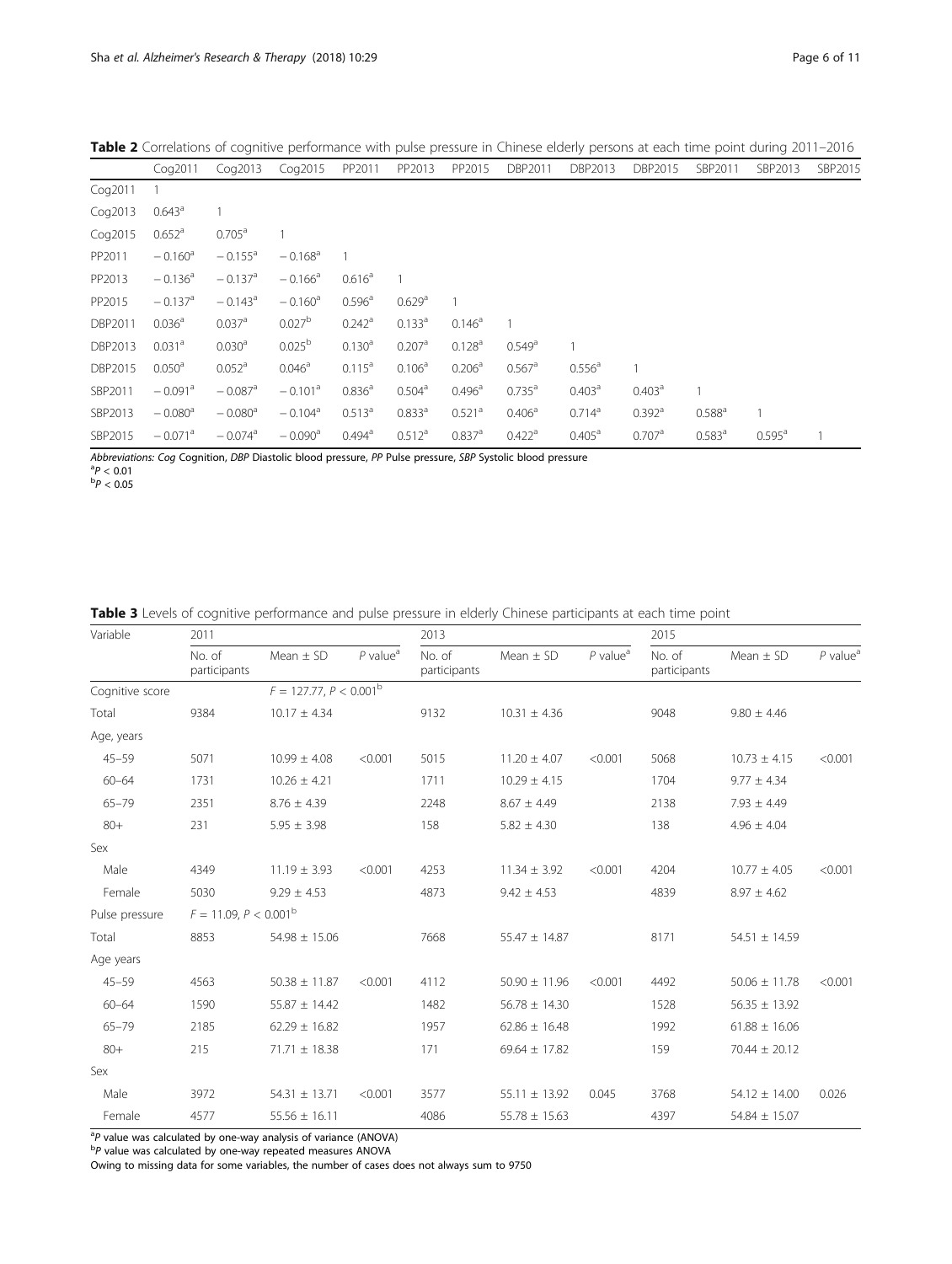significant differences during the study period ( $P < 0.01$ ). Males tended to have lower PP than females ( $P < 0.05$ ).

## Latent growth model

Table 4 presents the estimates of the initial LGM and the adjusted model. Based on the initial model, the trajectory of the cognition and controlled PP was described by the specified linear model. The intercept of the cognition was 11.24 ( $P < 0.01$ ), and the slope was 0.01 ( $P = 0.92$ ). Standardized coefficients of the PP at three time points indicated negative effects on the cognitive performance in elderly Chinese participants ( $P < 0.01$ ). However, in adjusted model, these effects were attenuated, PP at wave 1 showed no association with cognition, there were still significant negative associations at wave 2  $(P < 0.05)$  and wave 3  $(P < 0.05)$ .

The results of the measurement and structural models are summarized in Table [5](#page-7-0). The trajectory of the PP was depicted by the linear LGM, with good fit indices (Table [5](#page-7-0)). The intercept of the PP growth trajectory showing the initial PP level was 55.13 mmHg ( $P < 0.01$ ). In line with the results of ANOVA, the estimate of the slope was − 0.07  $(P > 0.05)$ , indicating a nonsignificant decline in the rate of changes in PP across three waves. The trajectory of cognition was well described with excellent goodnessof-fit indices. Both the intercept and the slope were significant, showing a typical decrease in the average rate of change in cognition during 2011–2016. In addition, the initial status of LGM was 10.48, similar to the cognitive performance (10.17) in 2011.

The unconditional structural models were used to assess the relationships of the initial status and changes in PP with initial status and changes in cognition, which were established with the satisfactory model fitness. On

the basis of the results of the unconditional model, it was observed that the initial level of the PP was negatively associated with the initial level of cognition at baseline. The path standardized coefficient between two intercepts was − 0.25, which indicated the higher PP of participants and the lower cognitive performance they had initially. Similarly, the path standardized coefficient of the intercept of PP and slope of cognition ( $\beta = -0.16$ ) suggested that the elderly participants with higher PP had positive effects on the decline in cognitive scores compared with the participants with lower PP at baseline. Based on the path standardized coefficient of two slope growth factors, the rate of change in PP showed a nonsignificant association with the rate of change in cognitive function ( $\beta$  = -0.06, P > 0.05).

After controlling the predictors, the conditional LGM presented better fit indices than the unconditional model. Consistent with the results of the unconditioned model, the initial status of PP was associated with cognitive scores at baseline; yet, the path standardized coefficient between them was weakened (β = -0.04,  $P$  < 0.05). In contrast, the path from the intercept of PP to the slope of cognition became nonsignificant ( $\beta$  = -0.10, *P* > 0.05).

Additionally, the residual variance of the intercept and slope in both PP and cognition showed significant correlations in the conditional LGM. The correlation coefficients of intercept-slope in PP and cognition were − 0.23 and 0.36, which suggests that there were strong interindividual differences in both initial status and the rate of changes for PP and cognition.

Table [6](#page-7-0) presents the standardized coefficients for covariates in the conditional structural LGM. On the basis of the results in Table [6](#page-7-0), it can be easily observed that participants with higher PP were prone to be older,

**Table 4** Standardized coefficients for initial model and adjusted latent growth models

| <b>Models</b>                | Parameters | Standardized<br>coefficients | 7 value | $P$ value | Goodness-of-fit indices                                     |
|------------------------------|------------|------------------------------|---------|-----------|-------------------------------------------------------------|
| Initial model                | Intercept  | 11.24                        | 68.73   | < 0.01    | $\chi^2(7) = 146.9$ , $P < 0.001$ , CFI = 0.98, TLI = 0.97, |
|                              | Slope      | 0.01                         | 0.11    | 0.92      | $SRMR = 0.058$ ; RMSEA = 0.06 (0.05-0.07)                   |
|                              | PP 2011    | $-0.05$                      | $-4.80$ | < 0.01    |                                                             |
|                              | PP 2013    | $-0.04$                      | $-5.46$ | < 0.01    |                                                             |
|                              | PP 2015    | $-0.08$                      | $-9.20$ | < 0.01    |                                                             |
| Adjusted models <sup>a</sup> | Intercept  | 8.89                         | 6.51    | < 0.01    | $\chi^2(33) = 128.9, P < 0.001$ , CFI = 0.99, TLI = 0.98,   |
|                              | Slope      | $-1.28$                      | $-1.70$ | 0.08      | $SRMR = 0.01$ ; RMSEA = 0.02 (0.02-0.03)                    |
|                              | PP 2011    | 0.01                         | 0.52    | 0.61      |                                                             |
|                              | PP 2013    | $-0.02$                      | $-1.98$ | 0.05      |                                                             |
|                              | PP 2015    | $-0.02$                      | $-2.27$ | 0.02      |                                                             |

Abbreviations: CFI Comparative fit index, PP Pulse pressure, RMSEA Root mean square error of approximation, SRMR Standardized root mean square residual, TLI Tucker-Lewis index

a<br>Adjusted for age, sex, body mass index, education level, marital status, smoke, alcohol use, hukou status, living status and health status before age 16, hypertension, diabetes or high blood sugar, psychiatric problems, memory-related disease, stroke, glucose, glycosylated hemoglobin, total cholesterol, activities of daily living, and depression symptoms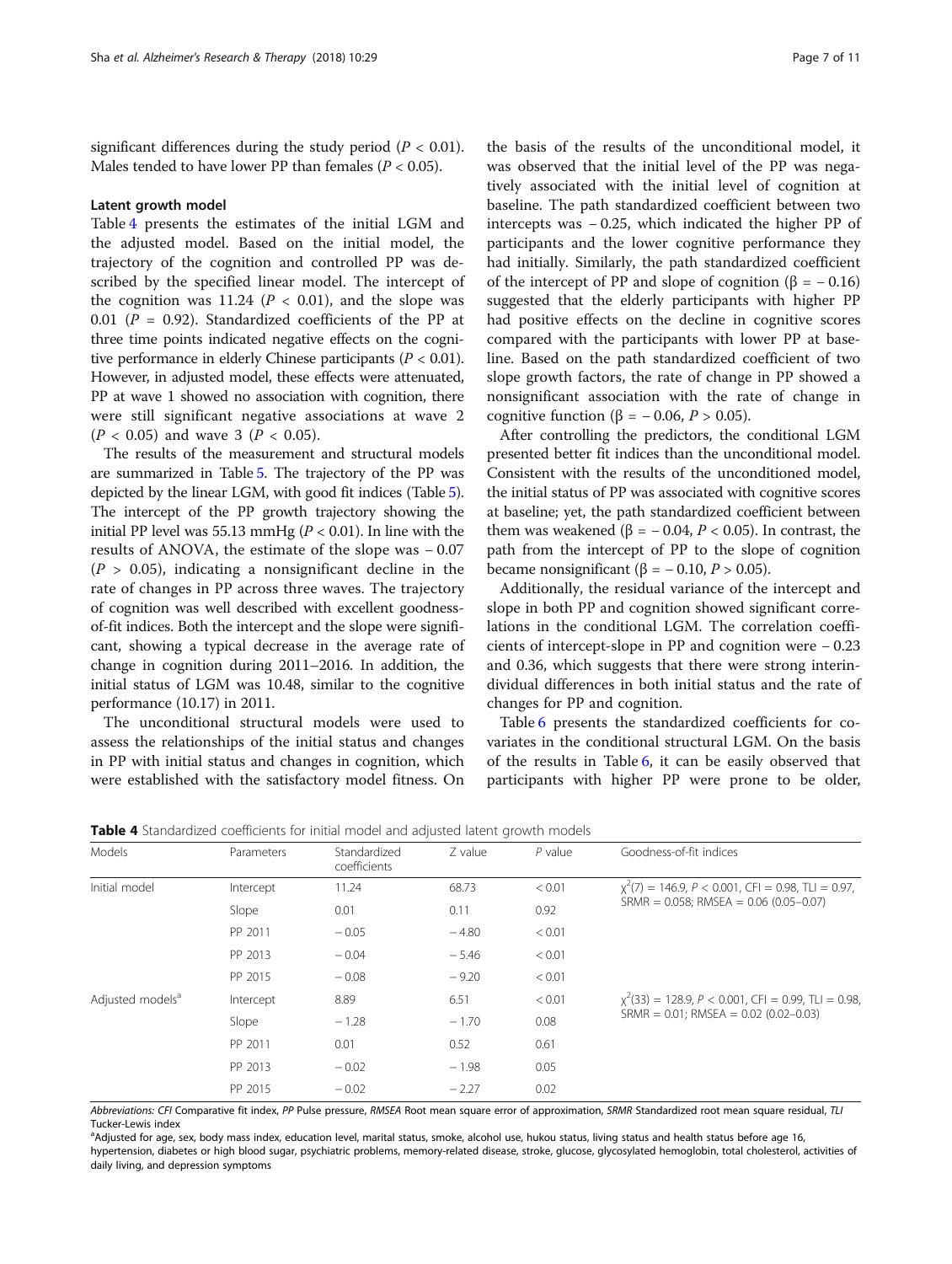<span id="page-7-0"></span>**Table 5** Standardized coefficients for measurement and structural models

| <b>Models</b>                  | Parameters                               | Coefficients         | Z value  | Goodness-of-fit indices                                      |
|--------------------------------|------------------------------------------|----------------------|----------|--------------------------------------------------------------|
| Measurement models             |                                          |                      |          | $\chi^2(1) = 35.1, P < 0.001$ , CFI = 0.99, TLI = 0.98,      |
| Trajectory of PP               | Intercept                                | 55.13 <sup>a</sup>   | 357.75   | $SRMR = 0.01$ ; RMSEA = 0.06 (0.04-0.08)                     |
|                                | Slope                                    | $-0.07$              | $-0.91$  |                                                              |
| Trajectory of cognitive score  | Intercept                                | 10.48 <sup>a</sup>   | 241.29   | $\chi^2(1) = 91.6, P < 0.001$ , CFI = 0.99, TLI = 0.97,      |
|                                | Slope                                    | $-0.28$ <sup>a</sup> | $-13.91$ | $SRMR = 0.02$ : RMSEA = 0.09 (0.08-0.10)                     |
| Structural models              |                                          |                      |          |                                                              |
| Unconditional model            | PP intercept $\rightarrow$ cog intercept | $-0.25^{\circ}$      | 17.28    | $\chi^2(8) = 125.8, P < 0.001$ , CFI = 0.99, TLI = 0.99,     |
|                                | PP intercept $\rightarrow$ cog slope     | $-0.16^a$            | $-3.53$  | $SRMR = 0.02$ ; RMSEA = 0.04 (0.03-0.05)                     |
|                                | PP slope $\rightarrow$ cog slope         | $-0.06$              | $-0.66$  |                                                              |
| Conditional model <sup>b</sup> | PP intercept $\rightarrow$ cog intercept | $-0.04^{\circ}$      | $-2.56$  | $\chi^2(68) = 285.5$ , $P < 0.001$ , CFI = 0.99, TLI = 0.98, |
|                                | PP intercept $\rightarrow$ cog slope     | $-0.10$              | $-1.34$  | $SRMR = 0.01$ ; RMSEA = 0.02 (0.02-0.02)                     |
|                                | PP slope $\rightarrow$ cog slope         | $-0.07$              | $-0.63$  |                                                              |
|                                |                                          |                      |          |                                                              |

Abbreviations: CFI Comparative fit index, Cog Cognition, PP Pulse pressure, RMSEA Root mean square error of approximation, SRMR Standardized root mean square residual, TLI Tucker-Lewis index

<sup>a</sup>Statistical significance

b<br>Adjusted for age, sex, body mass index, education level, marital status, smoking, alcohol use, hukou status, living status and health status before age 16, hypertension, diabetes or high blood sugar, psychiatric problems, memory-related disease, stroke, glucose, glycosylated hemoglobin, total cholesterol, activities of daily living, and depression symptoms

| <b>Table 6</b> Standardized coefficients for covariates in the adjusted |  |  |  |  |
|-------------------------------------------------------------------------|--|--|--|--|
| structural latent growth model                                          |  |  |  |  |

| Covariates                   | PP                   | Cognitive score      |                      |                      |
|------------------------------|----------------------|----------------------|----------------------|----------------------|
|                              | Initial status       | Slope                | Initial<br>status    | Slope                |
| Age                          | 0.38 <sup>a</sup>    | 0.03                 | $-0.11^a$            | $-0.23$ <sup>a</sup> |
| Sex                          | 0.04 <sup>a</sup>    | $-0.06$              | $-0.11$ <sup>a</sup> | 0.17 <sup>a</sup>    |
| <b>BMI</b>                   | 0.05 <sup>a</sup>    | 0.02                 | $-0.11$ <sup>a</sup> | 0.03 <sup>a</sup>    |
| Education level              | $-0.09a$             | 0.02                 | 0.60 <sup>a</sup>    | 0.27 <sup>a</sup>    |
| Marital status               | 0.07 <sup>a</sup>    | $-0.05$              | $-0.02a$             | $-0.05$              |
| Smoking                      | $-0.03^{\rm a}$      | 0.05                 | 0.02                 | 0.03                 |
| Alcohol use                  | $-0.01a$             | $-0.04$              | 0.01                 | $-0.10$              |
| Hukou status                 | 0.00                 | $-0.02$              | 0.08 <sup>a</sup>    | 0.03                 |
| Living status before age 16  | 0.00                 | $-0.04$              | $0.05^{\circ}$       | $-0.05$              |
| Health status before age 16  | 0.01                 | $-0.05$              | $-0.05^{\circ}$      | $0.15^{\circ}$       |
| Hypertension                 | $-0.31$ <sup>a</sup> | 0.06                 | $-0.00$              | $-0.08$              |
| Diabetes or high blood sugar | 0.01                 | $-0.06$              | $-0.03a$             | $-0.03^{\circ}$      |
| Psychiatric problems         | 0.03 <sup>a</sup>    | 0.01                 | 0.03 <sup>a</sup>    | $-0.07$              |
| Memory-related disease       | 0.03 <sup>a</sup>    | $-0.02$              | 0.01                 | 0.09                 |
| Stroke                       | 0.03 <sup>a</sup>    | $-0.11$ <sup>a</sup> | $-0.00$              | 0.04                 |
| Glucose                      | 0.07 <sup>a</sup>    | 0.05                 | 0.07 <sup>a</sup>    | 0.05                 |
| Glycosylated hemoglobin      | $-0.03$              | $-0.01$              | $-0.03$              | $-0.01$              |
| Total cholesterol            | 0.05 <sup>a</sup>    | $-0.01$              | 0.05 <sup>a</sup>    | $-0.01$              |

BMI Body mass index, PP Pulse pressure, Hukou is the registration system in China created in 1955 to restrict internal population movement, especially rural-to-urban migration, divided Chinese into two categories: agricultural hukou (rural hukou) and non-agricultural hukou (urban hukou) aStatistical significance

illiterate, female, and smokers, as well as to have a higher body mass index (BMI) and hypertension at baseline. Individuals who were older, female, illiterate, living in a village before age 16, and living alone, as well as having a bad health status before age 16, higher BMI, and psychiatric problems, were more likely to have worse cognitive performance. In addition, the covariates of age, sex, education level, BMI, and health status before age 16 were identified as the relative factors of changes in cognitive performance scores.

## **Discussion**

The results across a 5-year follow-up documented that, in a large sample of middle-aged and older Chinese adults, PP at three time points indicated negative effects on cognitive performance. These effects were attenuated as the confounders adjusted; thus, significant negative associations in PP and cognition persisted at wave 2 and wave 3. After controlling for a series of covariates, initial level of PP was negatively associated with initial level of cognitive performance. However, the association of initial status of PP and change of cognitive performance was weakened and became nonsignificant. The implication of this result demonstrates that a higher PP lowers the cognitive performance in middle-aged and elderly persons, but it is not a contributor to the rate of change in cognition.

Although the effect of PP on cognitive impairment was small on the basis of the standardized coefficients from PP to cognition, it was indeed one of the nonsociodemographic factors that contributed to cognitive impairment in our results. PP, as a modifiable risk factor,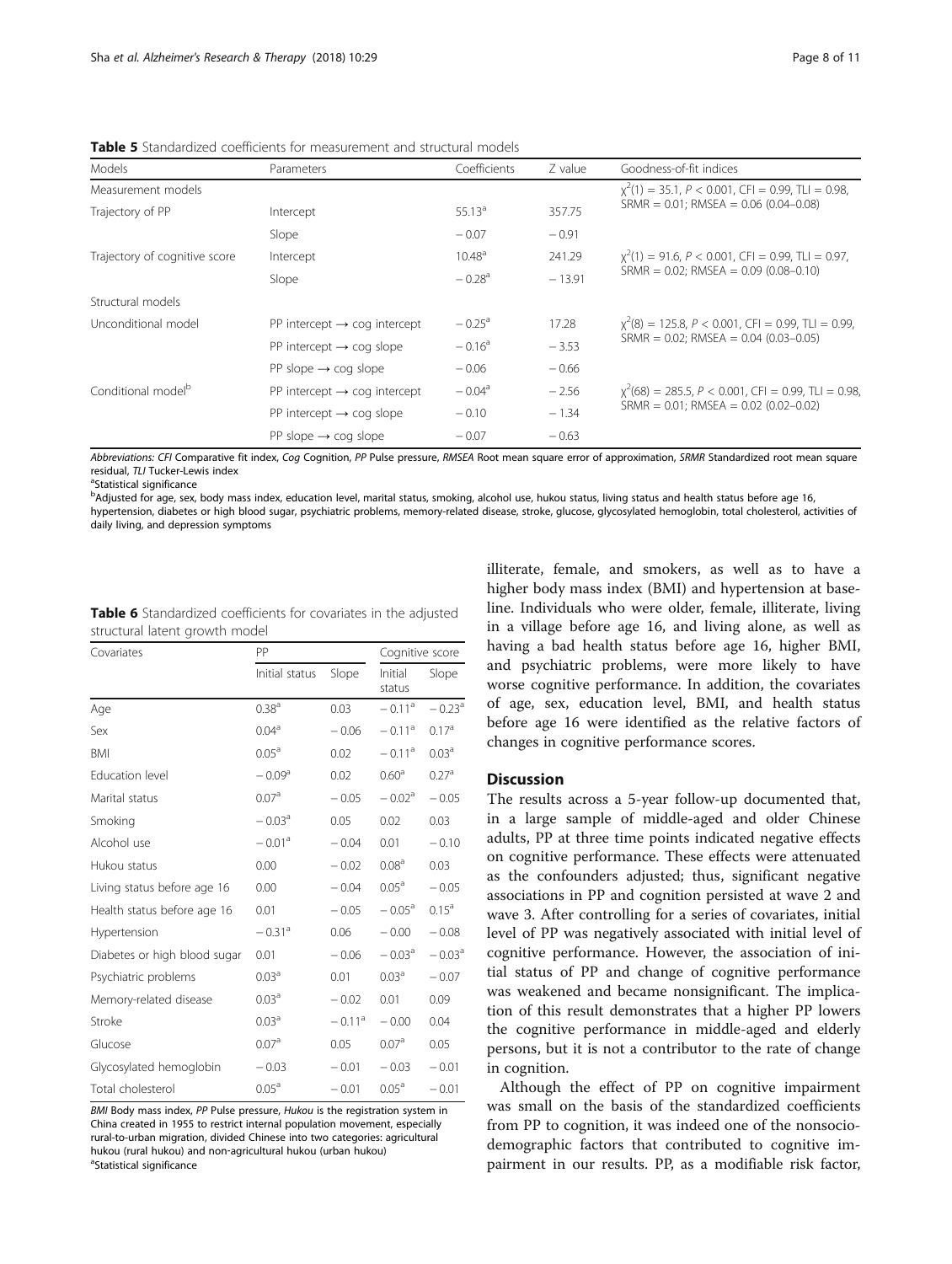<span id="page-8-0"></span>highlights the importance of public health implications that even small benefits are achievable in terms of preventing cognitive decline through maintaining or reducing PP in middle-aged and older adults, which deserves to be focused on [\[38](#page-10-0)]. In addition, maintaining or reducing PP to within normal limits reduces the risk of comorbid chronic diseases [\[39](#page-10-0)].

In agreement with our results, the findings of a study conducted by Wang et al. suggested that PP instead of BP may contribute to white matter change (WMC) progression and related cognitive impairment [[24](#page-9-0)], which has also been confirmed in elderly participants in another study [[40](#page-10-0)]. Yasar and colleagues [[41](#page-10-0)] indicated that PP in older nondemented women increased risk for later-life cognitive impairment. Their study indicated that increased PP may confer added risk of global cognitive decline and specific impairment in language abilities, even after adjusting for the relevant vascular risk factors [\[42\]](#page-10-0). Another recent study demonstrated that PP was also related to greater dementia risk in midlife among participants who used antihypertensive medication [[43\]](#page-10-0).

Although the mechanisms linking higher PP and cognitive impairment remain unclear, there is supporting evidence for the notion of higher elevated PP as a risk factor for cognitive decline. Increased PP is a marker of increased stiffer arteries in large conduit arteries, particularly in older adults [[9](#page-9-0), [44](#page-10-0)–[46](#page-10-0)]. Age-related arterial stiffening as an independent vascular risk factor has independent effects and joint effects with hypertension on cardiovascular diseases and cognitive function [\[47,](#page-10-0) [48](#page-10-0)], which is more likely related to the Alzheimer's disease pathology than to other vascular risks [[19,](#page-9-0) [26](#page-9-0), [49](#page-10-0)]. When stiffening of large arteries occurs, blood vessels, especially the small vessels in the brain, are exposed to high PP and blood flow, causing cerebral small vessel disease and resulting in WMC development and progression [[50,](#page-10-0) [51\]](#page-10-0). In addition, PP can potentially represent the chronic effects of hypertension, and researches have suggested that longer duration of hypertension is related to increased risk of cognitive decline and dementia [\[45](#page-10-0), [46](#page-10-0)].

The strengths of this study include its prospective longitudinal design and its representative nationwide sample. CHARLS provides nationally representative panel data that enable inferences to be drawn about the Chinese population 45 years of age and older. To our knowledge, this is the first longitudinal study of PP and cognition to investigate the relationship of initial status and changes between them by using LGMs over the whole study period. Second, the present study used PP measures instead of BP itself, which can not only reflect arterial stiffness partly and but also represent the chronic effects of hypertension, which is more important in age-related cognitive decline. Third, besides assessing changes in exposure and outcome variables, in this study we also

examined the effect of PP on cognition at different time points by establishing a time-variant LGM in which PP over time was viewed as a time-varying variable. Last, a comprehensive range of covariates, including sociodemographic factors, health- and lifestyle-related factors, chronic diseases, and blood samples were adjusted for to test the real association of PP and cognition.

There are also several limitations of our study. First, the attrition rate was a bit high. One of the main reasons was that quite a few participants did not have data on anthropometric and physical performance measures and blood samples. Second, the three measures in a 5-year period in our study made it impossible to scrutinize nonlinear relationships between PP and cognition; we could only simply assume them in linear association. Next, the assessment of cognition was based on only three aspects of measurement and did not assess all areas of cognitive function. In addition, the lack of molecular markers and imaging-based diagnosis for neurodegenerative diseases limited the study to examination of the mechanism linking elevated PP and cognitive impairment. Although this study revealed cognitive decline as a whole across a 5-year period of observation, suggested associations must be interpreted cautiously because they were generated at an interval that might not be long enough to discover the obvious cognitive decline. Hence, in our future research, we will continue this follow-up study and proceed with a more suitable analysis to test and verify the association of PP and cognitive function comprehensively over a longer time period.

## **Conclusions**

In summary, the present study suggests that the current status of PP is associated with the initial status of cognition and appears to be independent of covariates such as age, sex, ADL, depression, lifestyle, and chronic diseases across a 5-year follow-up. Further well-designed, populationbased prospective studies with repeated PP measurements, as well as more detailed data over a long study period, are needed to investigate the association between the changes in PP and cognitive status.

## Additional file

[Additional file 1:](https://doi.org/10.1186/s13195-018-0355-1) Final dataset. (XLSX 2360 kb)

#### Abbreviations

ADL: Activities of daily living; ANOVA: Analysis of variance; BMI: Body mass index; BP: Blood pressure; CFI: Comparative fit index; CHARLS: China Health and Retirement Longitudinal Study; Cog: Cognitive performance; DBP: Diastolic blood pressure; Dep: Depression; IADL: Instrumental activities of daily living; LGM: Latent growth model; PP: Pulse pressure; RMSEA: Root mean square error of approximation; SBP: Systolic blood pressure; SRMR: Standardized root mean square residual; TICS: Telephone Interview for Cognitive Status; TLI: Tucker-Lewis index; WMC: White matter change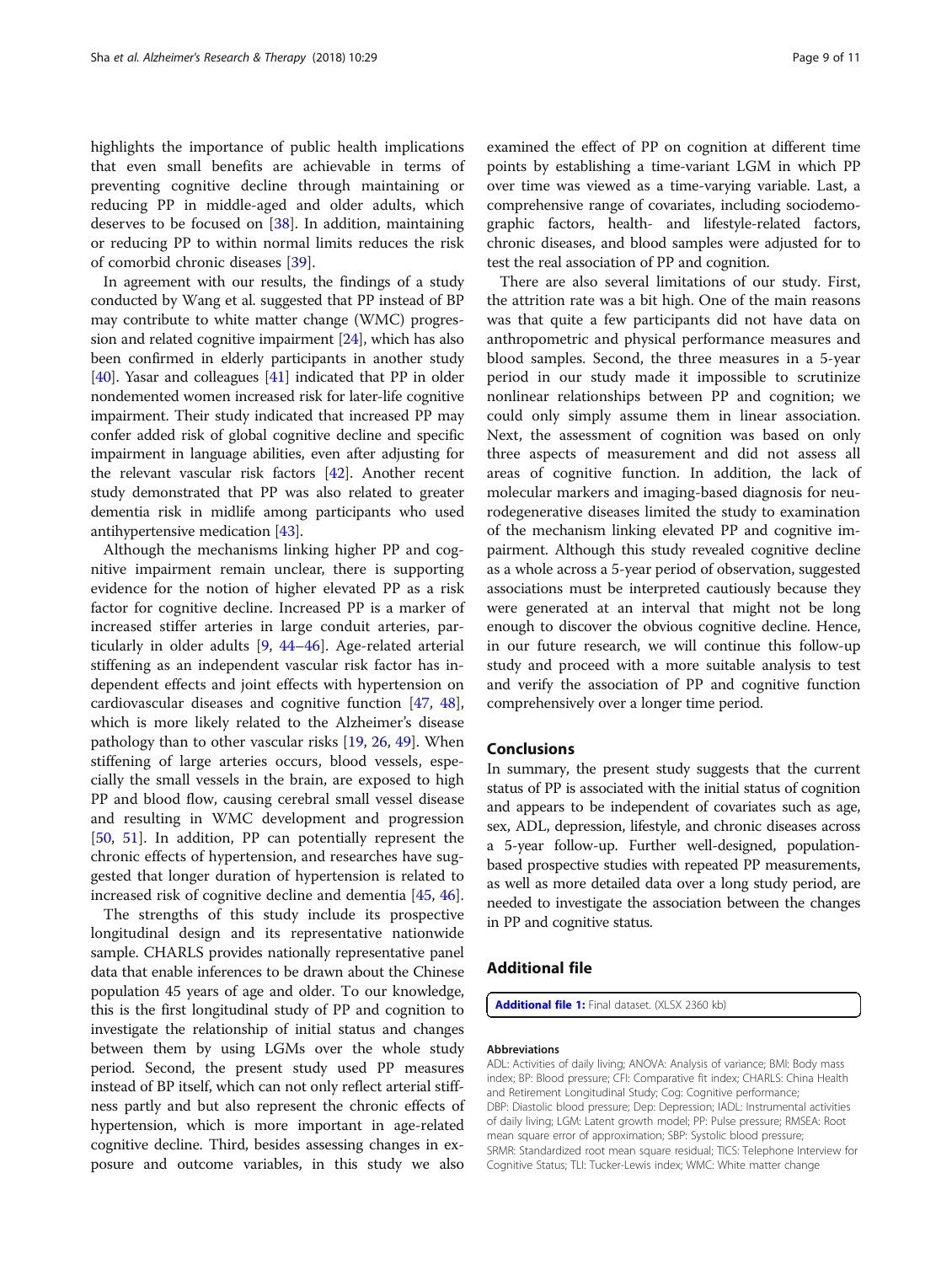## <span id="page-9-0"></span>Acknowledgements

We thank Peking University, the National Natural Science Foundation of China, the Division of Behavioral and Social Research of the National Institute on Aging, and the World Bank. We acknowledge all the participants in the survey design and data collection as well as the CHARLS research team for collecting high-quality, nationally representative data and for making the data public.

#### Funding

The data collection was supported by the Division of Behavioral and Social Research of the National Institute on Aging of the National Institutes of Health (grants 1-R21-AG031372-01, 1-R01-AG037031-01, and 3-R01AG037031-03S1), the Natural Science Foundation of China (grants 70773002, 70910107022, and 71130002), the World Bank (contracts 7145915 and 7159234), and Peking University. The sponsor had no role in this study design, data analysis, data interpretation, or writing of this report.

#### Availability of data and materials

The original datasets and questionnaires supporting the conclusions of this article are available at the CHARLS website ([http://forum.charls.pku.edu.cn\)](http://forum.charls.pku.edu.cn).

#### Authors' contributions

TS conceptualized and designed this article, performed the statistical analyses, and drafted the manuscript. YY made substantial contributions to conception and design and interpretation of data. WC acquired data, developed the database, and provided critical revision of the manuscript for intellectual content. All of the authors revised the manuscript critically for important intellectual content, and all authors read and gave final approval of the version to be published.

#### Ethics approval and consent to participate

Each participant included in this study signed a written informed consent form before taking the survey. Ethics approval for the data collection in CHARLS was obtained from the Biomedical Ethics Review Committee of Peking University (IRB00001052-11015). Ethics approval for the use of CHARLS data was obtained from the University of Newcastle Human Research Ethics Committee (H-2015-0290).

#### Consent for publication

All authors approved the final manuscript for submission and gave consent for publication.

#### Competing interests

The authors declare that they have no competing interests.

#### Publisher's Note

Springer Nature remains neutral with regard to jurisdictional claims in published maps and institutional affiliations.

## Received: 9 December 2017 Accepted: 7 February 2018 Published online: 12 March 2018

## References

- 1. World Health Organization (WHO). Facts about ageing. Geneva: WHO; 2014. [http://www.who.int/ageing/about/facts/en/](http://www.who.int/ageing/about/facts/en). Accessed 19 Nov 2017
- 2. Ferri CP, Prince M, Brayne C, Brodaty H, Fratiglioni L, Ganguli M, et al. Global prevalence of dementia: a Delphi consensus study. Lancet. 2005;366:2112–7.
- Prince M, Bryce R, Albanese E, Wimo A, Ribeiro W, Ferri CP. The global prevalence of dementia: a systematic review and meta analysis. Alzheimers Dement. 2013;9:63–75.e2.
- 4. Guaita A, Vaccaro R, Davin A, Colombo M, Vitali SF, Polito L, et al. Influence of socio-demographic features and apolipoprotein E ε4 expression on the prevalence of dementia and cognitive impairment in a population of 70– 74-year olds: the InveCe.Ab study. Arch Gerontol Geriatr. 2015;60:334–43.
- 5. Jia J, Wang F, Wei C, Zhou A, Jia X, Li F, et al. The prevalence of dementia in urban and rural areas of China. Alzheimers Dement. 2014;10:1–9.
- Ding D, Zhao Q, Guo Q, Meng H, Wang B, Yu P, et al. The Shanghai Aging Study: study design, baseline characteristics, and prevalence of dementia. Neuroepidemiology. 2014;43:114–22.
- 7. Hughes TM, Sink KM. Hypertension and its role in cognitive function: current evidence and challenges for the future. Am J Hypertens. 2016;29: 149–57.
- 8. Qiu C, Winblad B, Fratiglioni L. The age-dependent relation of blood pressure to cognitive function and dementia. Lancet Neurol. 2005;4:487–99.
- 9. Skoog I, Lernfelt B, Landahl S, Palmertz B, Andreasson LA, Nilsson L, et al. 15-year longitudinal study of blood pressure and dementia. Lancet. 1996; 347:1141–5.
- 10. Polidori MC, Pientka L, Mecocci P. A review of the major vascular risk factors related to Alzheimer's disease. J Alzheimers Dis. 2012;32:521–30.
- 11. Power MC, Tchetgen EJ, Sparrow D, Schwartz J, Weisskopf MG. Blood pressure and cognition: factors that may account for their inconsistent association. Epidemiology. 2013;24:886–93.
- 12. Glynn RJ, Beckett LA, Hebert LE, Morris MC, Scherr PA, Evans DA. Current and remote blood pressure and cognitive decline. JAMA. 1999;281:438–45.
- 13. Ganguli M, Lee CW, Snitz BE, Hughes TF, McDade E, Chang CC. Rates and risk factors for progression to incident dementia vary by age in a population cohort. Neurology. 2015;84:72–80.
- 14. Kohler S, Baars MA, Spauwen P, Schievink S, Verhey FR, van Boxtel MJ. Temporal evolution of cognitive changes in incident hypertension: prospective cohort study across the adult age span. Hypertension. 2014;63: 245–51.
- 15. Mitchell GF. Effects of central arterial aging on the structure and function of the peripheral vasculature: implications for end-organ damage. J Appl Physiol (1985). 2008;105:1652–60.
- 16. Raz N, Dahle CL, Rodrigue KM, Kennedy KM, Land S. Effects of age, genes, and pulse pressure on executive functions in healthy adults. Neurobiol Aging. 2011;32:1124–37.
- 17. McFall GP, Wiebe SA, Vergote D, Westaway D, Jhamandas J, Backman L, et al. ApoE and pulse pressure interactively influence level and change in the aging of episodic memory: protective effects among ε2 carriers. Neuropsychology. 2015;29:388–401.
- 18. Rosano C, Watson N, Chang Y, Newman AB, Aizenstein HJ, Du Y, et al. Aortic pulse wave velocity predicts focal white matter hyperintensities in a biracial cohort of older adults. Hypertension. 2013;61:160–5.
- 19. Nation DA, Delano-Wood L, Bangen KJ, Wierenga CE, Jak AJ, Hansen LA, et al. Antemortem pulse pressure elevation predicts cerebrovascular disease in autopsy-confirmed Alzheimer's disease. J Alzheimers Dis. 2012;30:595–603.
- 20. Tsuchikura S, Shoji T, Kimoto E, Shinohara K, Hatsuda S, Koyama H, et al. Brachial-ankle pulse wave velocity as an index of central arterial stiffness. J Atheroscler Thromb. 2010;17:658–65.
- 21. Chae CU, Pfeffer MA, Glynn RJ, Mitchell GF, Taylor JO, Hennekens CH. Increased pulse pressure and risk of heart failure in the elderly. JAMA. 1999; 281:634–9.
- 22. Franklin SS, Gustin W, Wong ND, Larson MG, Weber MA, Kannel WB, et al. Hemodynamic patterns of age-related changes in blood pressure: the Framingham Heart Study. Circulation. 1997;96:308–15.
- 23. Qiu C, Winblad B, Viitanen M, Fratiglioni L. Pulse pressure and risk of Alzheimer disease in persons aged 75 years and older: a community-based, longitudinal study. Stroke. 2003;34:594–9.
- 24. Wang Z, Wong A, Liu W, Yang J, Chu WC, Au L, et al. Pulse pressure and cognitive decline in stroke patients with white matter changes. J Clin Hypertens. 2015;17:694–8.
- 25. Bender AR, Raz N. Age-related differences in episodic memory: a synergistic contribution of genetic and physiological vascular risk factors. Neuropsychology. 2012;26:442–50.
- 26. McFall GP, Wiebe SA, Vergote D, Jhamandas J, Westaway D, Dixon RA. IDE (rs6583817) polymorphism and pulse pressure are independently and interactively associated with level and change in executive function in older adults. Psychol Aging. 2014;29:418–30.
- 27. Bollen KA, Curran PJ. Latent curve models: a structural equation perspective. Hoboken: Wiley-Interscience; 2006.
- 28. Ghisletta P, McArdle J. Latent growth curve analyses of the development of height. Struct Equ Modeling. 2001;8:531–55.
- 29. Preacher KJ, Wichman AL, MacCallum RC, Briggs NE. Latent growth curve modeling. Los Angeles: Sage; 2008.
- 30. Zhao Y, Hu Y, Smith JP, Strauss J, Yang G. Cohort profile: the China Health and Retirement Longitudinal Study (CHARLS). Int J Epidemiol. 2014;43:61–8.
- 31. Chen H, Mui AC. Factorial validity of the Center for Epidemiologic Studies Depression Scale short form in older population in China. Int Psychogeriatr. 2014;26:49–57.